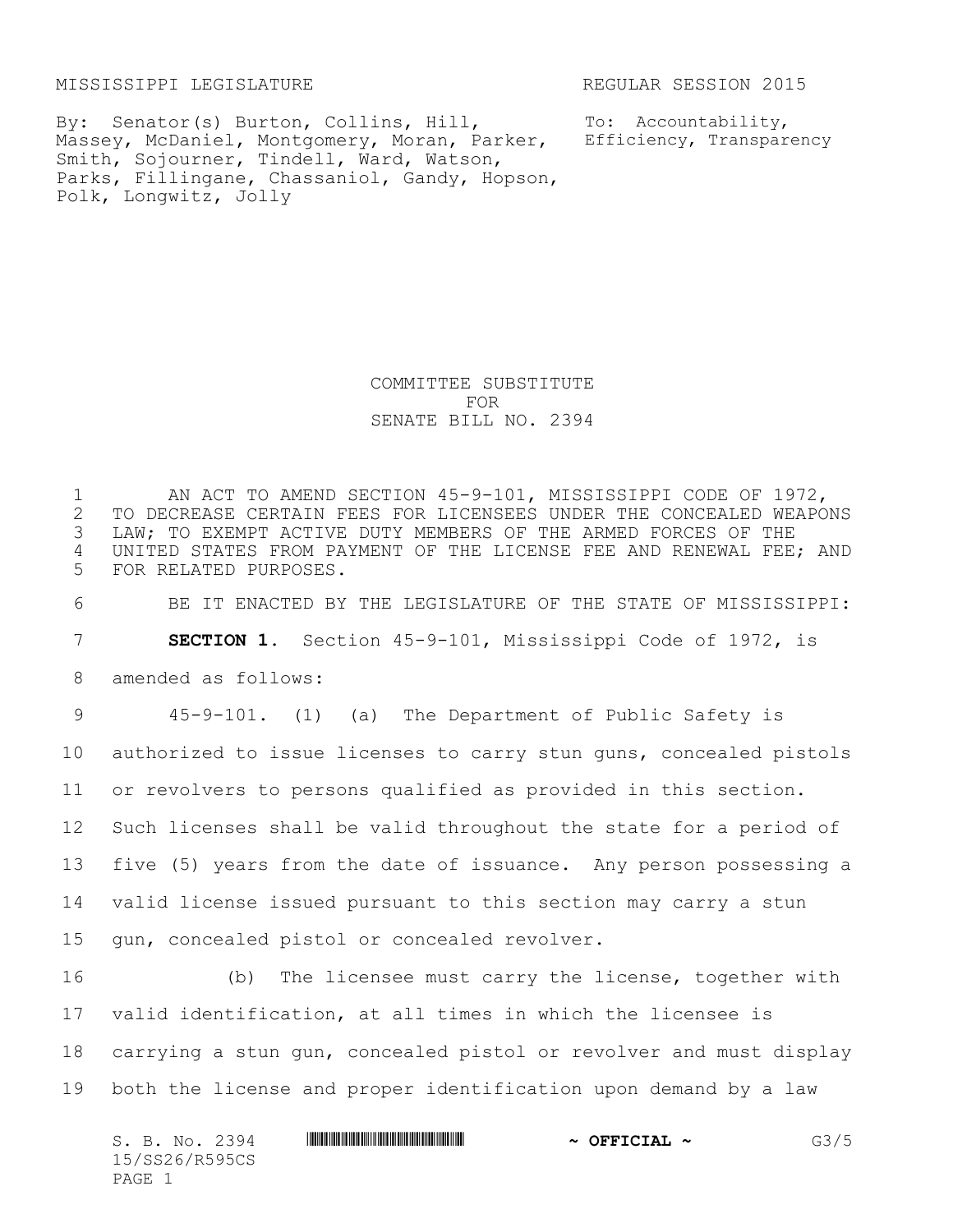enforcement officer. A violation of the provisions of this paragraph (b) shall constitute a noncriminal violation with a penalty of Twenty-five Dollars (\$25.00) and shall be enforceable by summons.

 (2) The Department of Public Safety shall issue a license if the applicant:

 (a) Is a resident of the state and has been a resident for twelve (12) months or longer immediately preceding the filing of the application. However, this residency requirement may be waived, provided the applicant possesses a valid permit from another state, is active military personnel stationed in Mississippi, or is a retired law enforcement officer establishing residency in the state; (b) (i) Is twenty-one (21) years of age or older; or (ii) Is at least eighteen (18) years of age but not yet twenty-one (21) years of age and the applicant: 1. Is a member or veteran of the United States Armed Forces; and 2. Holds a valid Mississippi driver's license or identification card with the "Veteran" designation issued by the Department of Public Safety; (c) Does not suffer from a physical infirmity which prevents the safe handling of a stun gun, pistol or revolver; (d) Is not ineligible to possess a firearm by virtue of having been convicted of a felony in a court of this state, of any

|        |  | S. B. No. 2394 |  | $\sim$ OFFICIAL $\sim$ |
|--------|--|----------------|--|------------------------|
|        |  | 15/SS26/R595CS |  |                        |
| PAGE 2 |  |                |  |                        |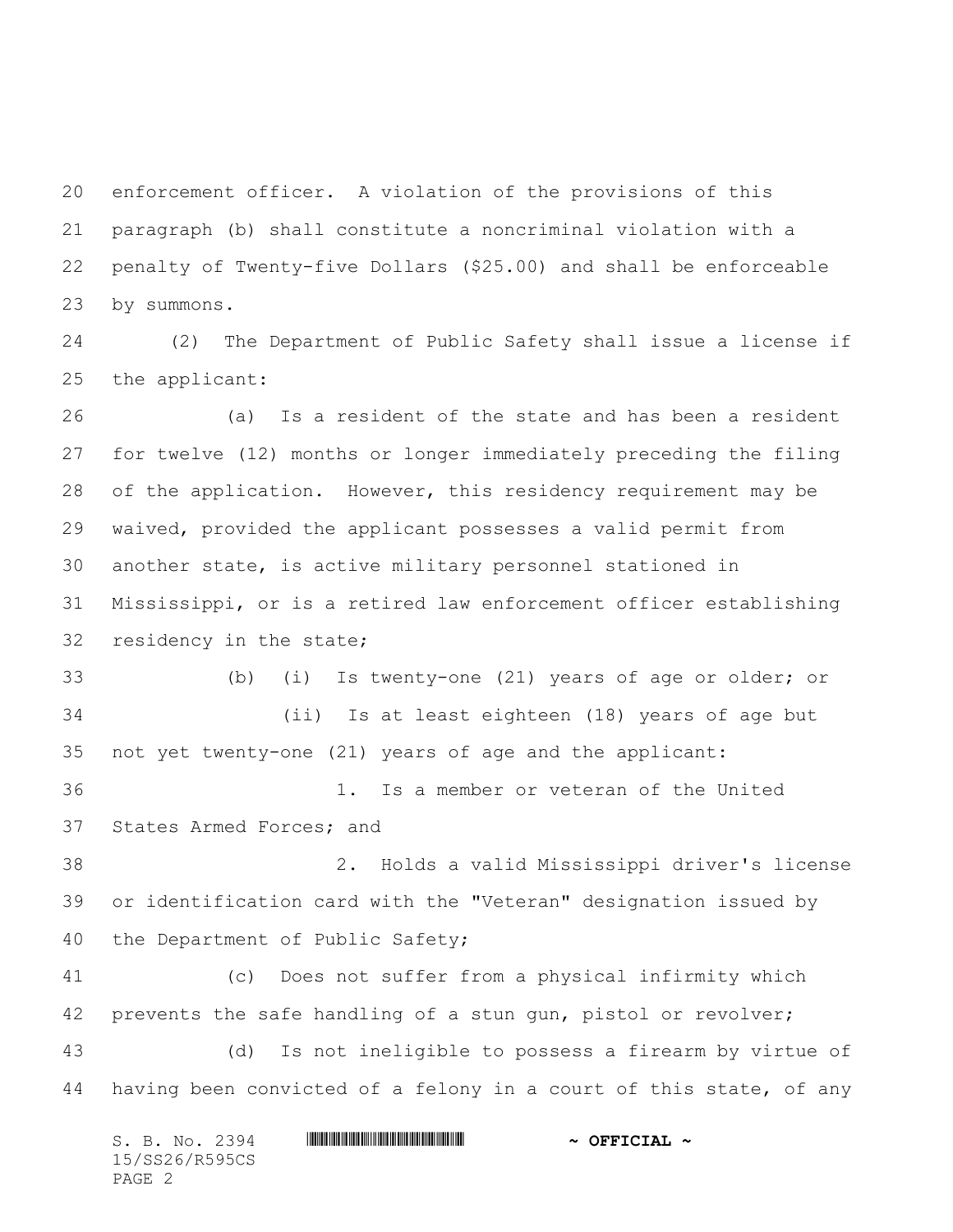other state, or of the United States without having been pardoned for same;

 (e) Does not chronically or habitually abuse controlled substances to the extent that his normal faculties are impaired. It shall be presumed that an applicant chronically and habitually uses controlled substances to the extent that his faculties are impaired if the applicant has been voluntarily or involuntarily committed to a treatment facility for the abuse of a controlled substance or been found guilty of a crime under the provisions of the Uniform Controlled Substances Law or similar laws of any other state or the United States relating to controlled substances within a three-year period immediately preceding the date on which 57 the application is submitted;

 (f) Does not chronically and habitually use alcoholic beverages to the extent that his normal faculties are impaired. It shall be presumed that an applicant chronically and habitually uses alcoholic beverages to the extent that his normal faculties are impaired if the applicant has been voluntarily or involuntarily committed as an alcoholic to a treatment facility or has been convicted of two (2) or more offenses related to the use of alcohol under the laws of this state or similar laws of any other state or the United States within the three-year period immediately preceding the date on which the application is submitted;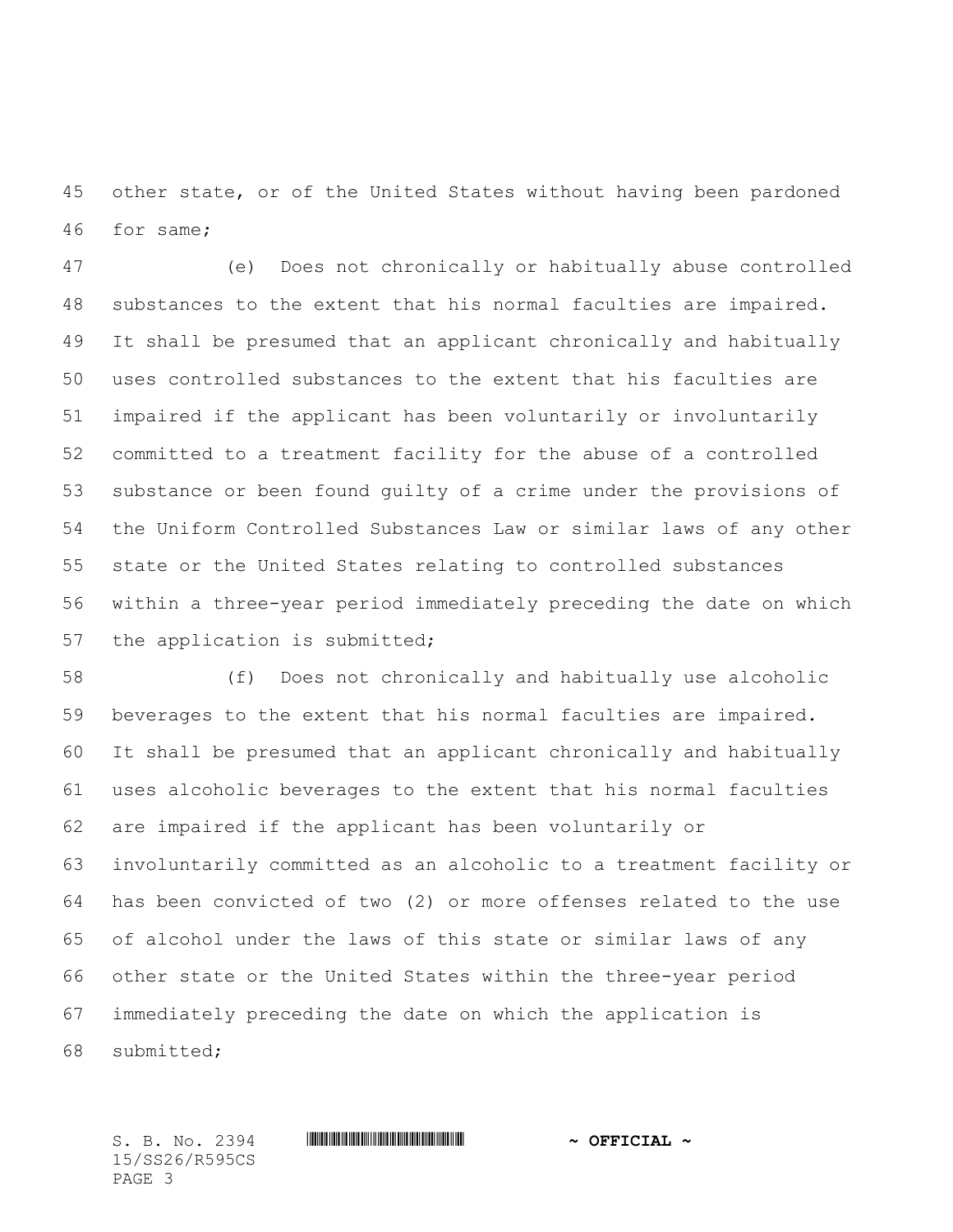(g) Desires a legal means to carry a stun gun, concealed pistol or revolver to defend himself;

 (h) Has not been adjudicated mentally incompetent, or has waited five (5) years from the date of his restoration to 73 capacity by court order;

 (i) Has not been voluntarily or involuntarily committed to a mental institution or mental health treatment facility unless he possesses a certificate from a psychiatrist licensed in this state that he has not suffered from disability for a period of five (5) years;

 (j) Has not had adjudication of guilt withheld or imposition of sentence suspended on any felony unless three (3) years have elapsed since probation or any other conditions set by 82 the court have been fulfilled;

83 (k) Is not a fugitive from justice; and

 (l) Is not disqualified to possess a weapon based on federal law.

 (3) The Department of Public Safety may deny a license if the applicant has been found guilty of one or more crimes of violence constituting a misdemeanor unless three (3) years have elapsed since probation or any other conditions set by the court have been fulfilled or expunction has occurred prior to the date on which the application is submitted, or may revoke a license if the licensee has been found guilty of one or more crimes of violence within the preceding three (3) years. The department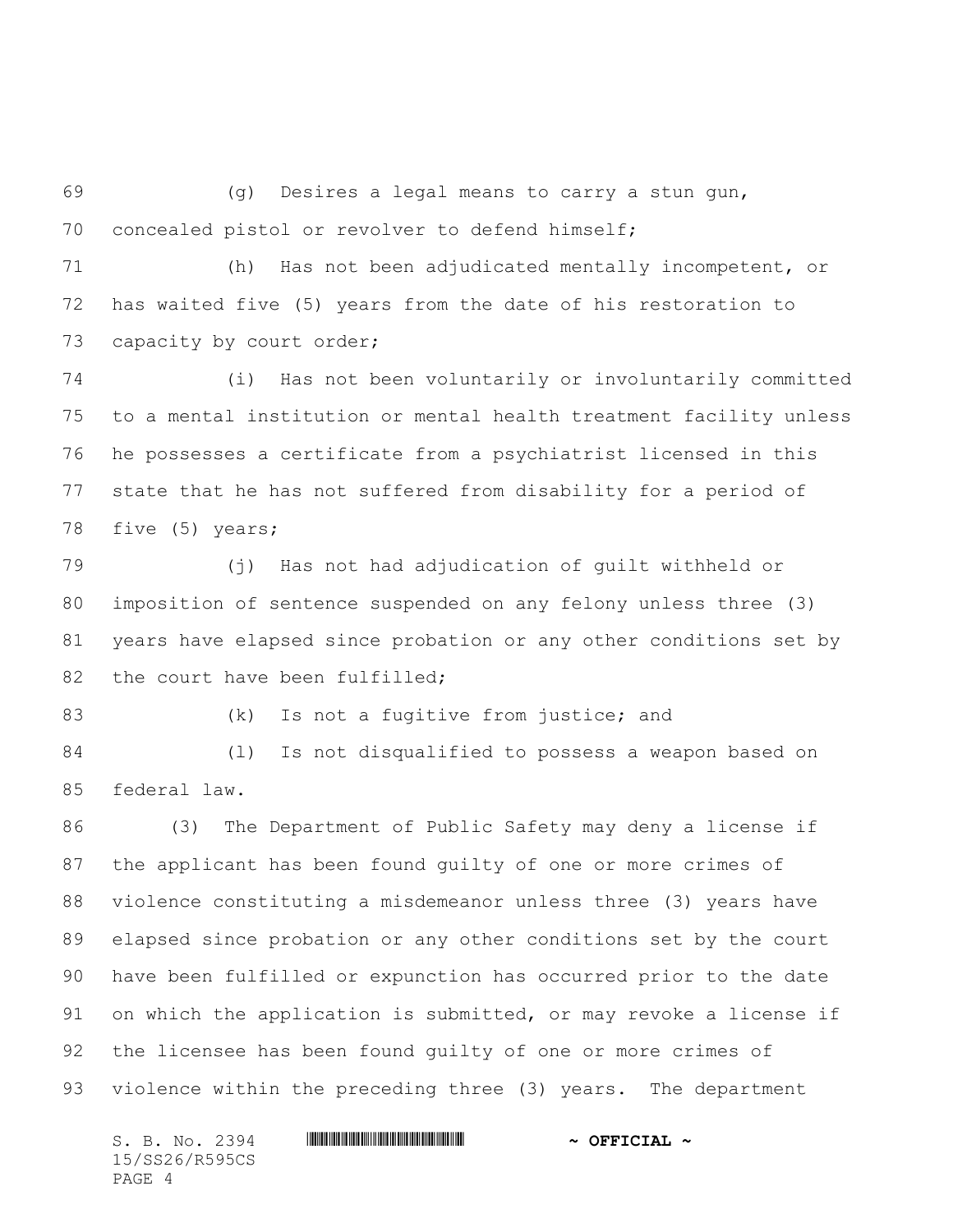shall, upon notification by a law enforcement agency or a court and subsequent written verification, suspend a license or the processing of an application for a license if the licensee or applicant is arrested or formally charged with a crime which would disqualify such person from having a license under this section, until final disposition of the case. The provisions of subsection (7) of this section shall apply to any suspension or revocation of a license pursuant to the provisions of this section.

 (4) The application shall be completed, under oath, on a form promulgated by the Department of Public Safety and shall include only:

 (a) The name, address, place and date of birth, race, sex and occupation of the applicant;

 (b) The driver's license number or social security 108 number of applicant;

 (c) Any previous address of the applicant for the two (2) years preceding the date of the application;

 (d) A statement that the applicant is in compliance with criteria contained within subsections (2) and (3) of this section;

 (e) A statement that the applicant has been furnished a copy of this section and is knowledgeable of its provisions; (f) A conspicuous warning that the application is

executed under oath and that a knowingly false answer to any

S. B. No. 2394 **\*\*\* ASSEEM** \*\*\* **\*\*\* ASSEEMENT \*\*\* \*\*\* \*\* ~\*\* OFFICIAL ~** 15/SS26/R595CS PAGE 5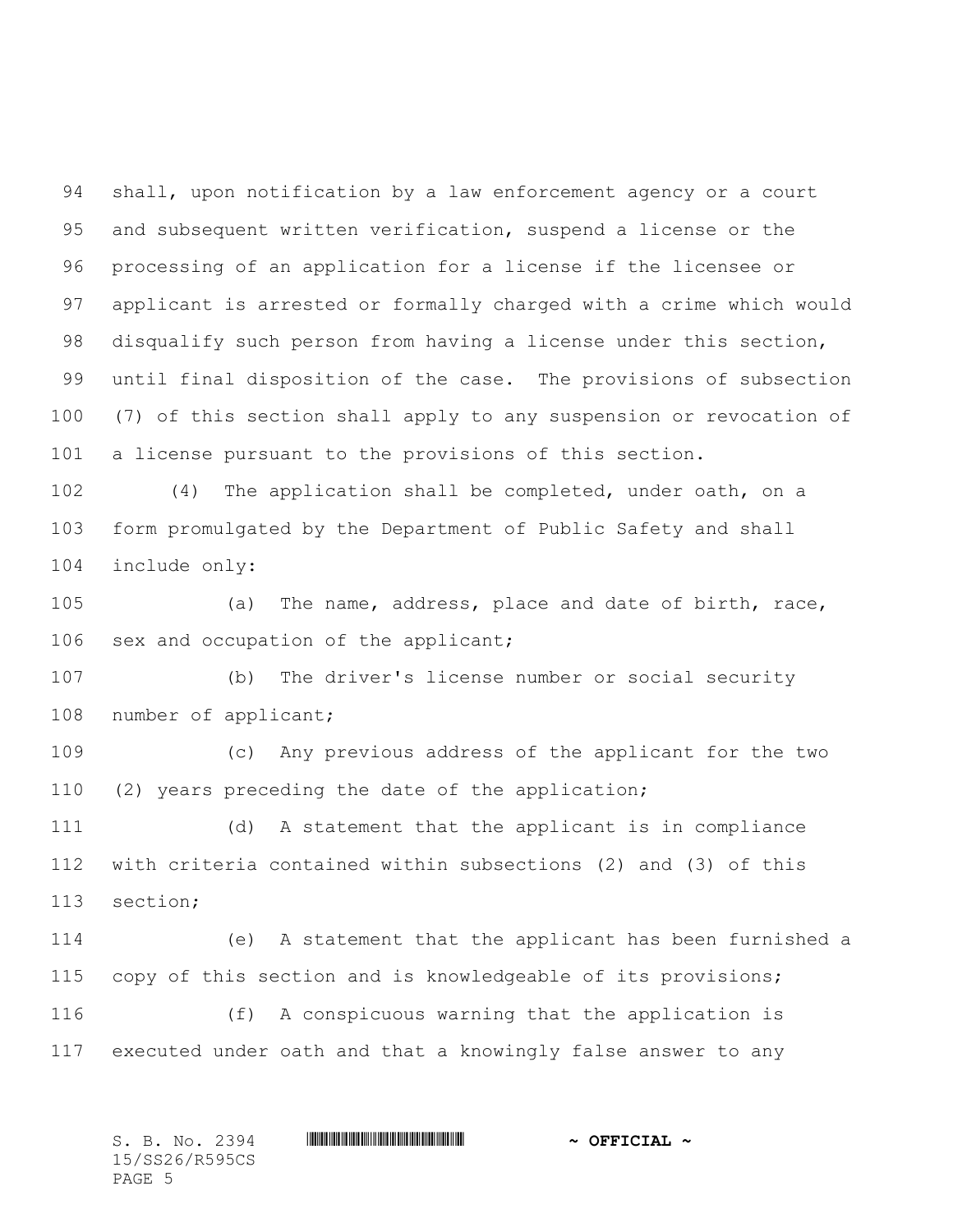question, or the knowing submission of any false document by the applicant, subjects the applicant to criminal prosecution; and

 (g) A statement that the applicant desires a legal means to carry a stun gun, concealed pistol or revolver to defend himself.

 (5) The applicant shall submit only the following to the Department of Public Safety:

 (a) A completed application as described in subsection (4) of this section;

 (b) A full-face photograph of the applicant taken within the preceding thirty (30) days in which the head, including 129 hair, in a size as determined by the Department of Public Safety, except that an applicant who is younger than twenty-one (21) years 131 of age must submit a photograph in profile of the applicant;

 (c) A nonrefundable license fee of **\* \* \*** Eighty Dollars (\$80.00). Costs for processing the set of fingerprints as required in paragraph (d) of this subsection shall be borne by the applicant. Honorably retired law enforcement officers **\* \* \***, disabled veterans and active duty members of the Armed Forces of the United States shall be exempt from the payment of the license fee;

 (d) A full set of fingerprints of the applicant 140 administered by the Department of Public Safety; and (e) A waiver authorizing the Department of Public Safety access to any records concerning commitments of the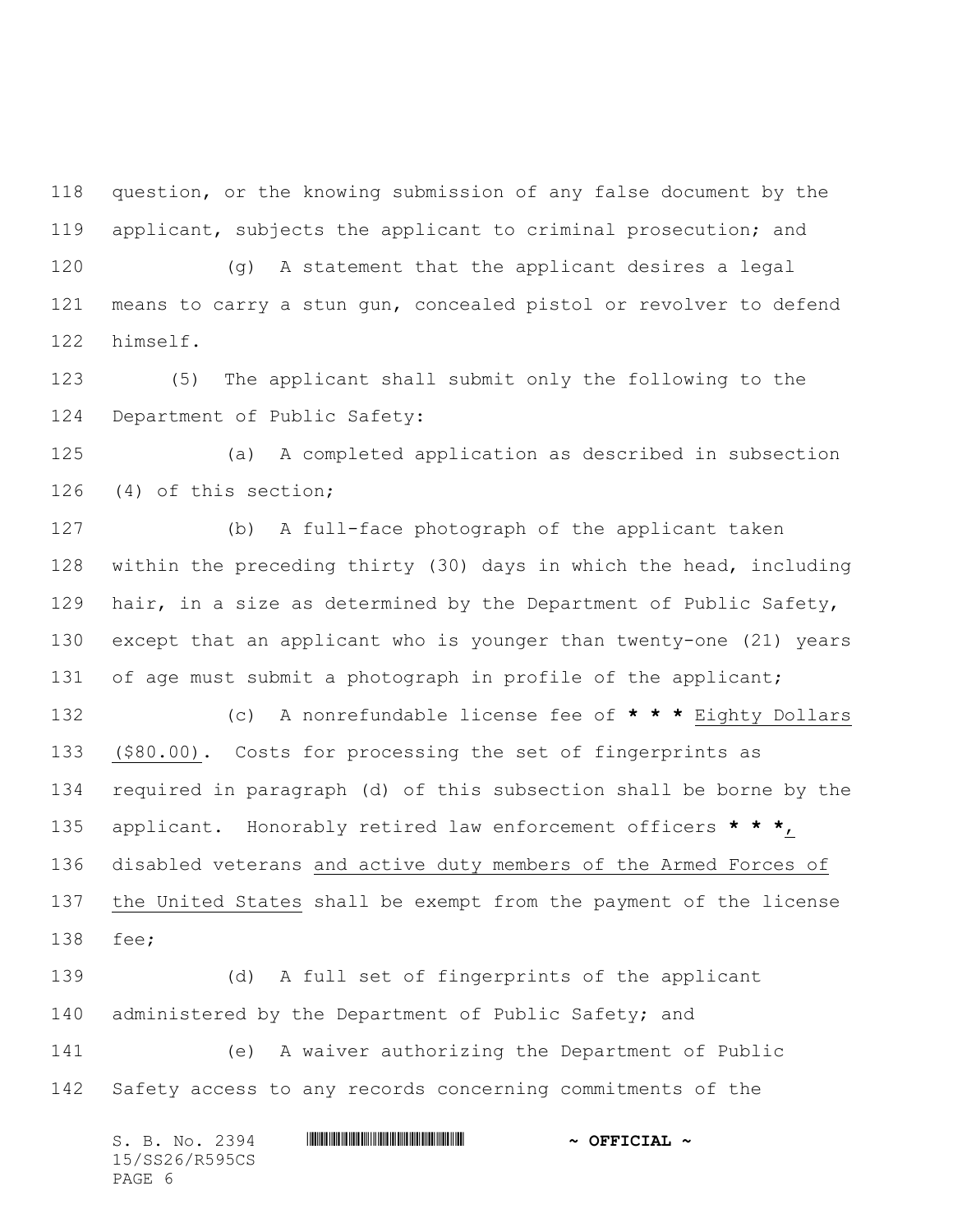applicant to any of the treatment facilities or institutions referred to in subsection (2) and permitting access to all the applicant's criminal records.

 (6) (a) The Department of Public Safety, upon receipt of the items listed in subsection (5) of this section, shall forward the full set of fingerprints of the applicant to the appropriate agencies for state and federal processing.

 (b) The Department of Public Safety shall forward a copy of the applicant's application to the sheriff of the applicant's county of residence and, if applicable, the police chief of the applicant's municipality of residence. The sheriff of the applicant's county of residence and, if applicable, the police chief of the applicant's municipality of residence may, at his discretion, participate in the process by submitting a voluntary report to the Department of Public Safety containing any readily discoverable prior information that he feels may be pertinent to the licensing of any applicant. The reporting shall be made within thirty (30) days after the date he receives the copy of the application. Upon receipt of a response from a sheriff or police chief, such sheriff or police chief shall be reimbursed at a rate set by the department.

 (c) The Department of Public Safety shall, within forty-five (45) days after the date of receipt of the items listed in subsection (5) of this section:

(i) Issue the license;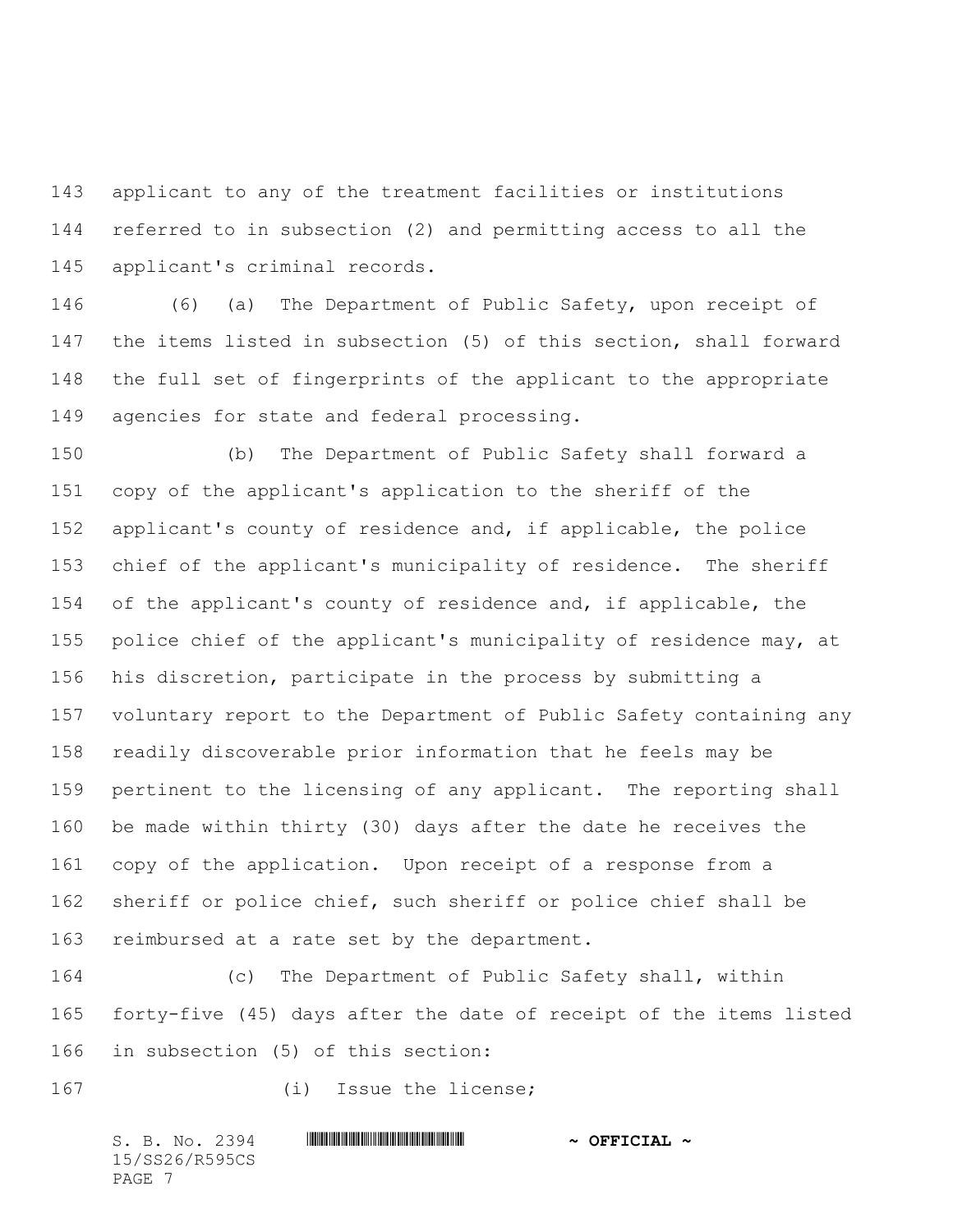(ii) Deny the application based solely on the ground that the applicant fails to qualify under the criteria listed in subsections (2) and (3) of this section. If the Department of Public Safety denies the application, it shall 172 notify the applicant in writing, stating the ground for denial, and the denial shall be subject to the appeal process set forth in subsection (7); or

 (iii) Notify the applicant that the department is unable to make a determination regarding the issuance or denial of a license within the forty-five-day period prescribed by this subsection, and provide an estimate of the amount of time the department will need to make the determination.

 (d) In the event a legible set of fingerprints, as determined by the Department of Public Safety and the Federal Bureau of Investigation, cannot be obtained after a minimum of two (2) attempts, the Department of Public Safety shall determine eligibility based upon a name check by the Mississippi Highway Safety Patrol and a Federal Bureau of Investigation name check conducted by the Mississippi Highway Safety Patrol at the request of the Department of Public Safety.

 (7) (a) If the Department of Public Safety denies the issuance of a license, or suspends or revokes a license, the party aggrieved may appeal such denial, suspension or revocation to the Commissioner of Public Safety, or his authorized agent, within thirty (30) days after the aggrieved party receives written notice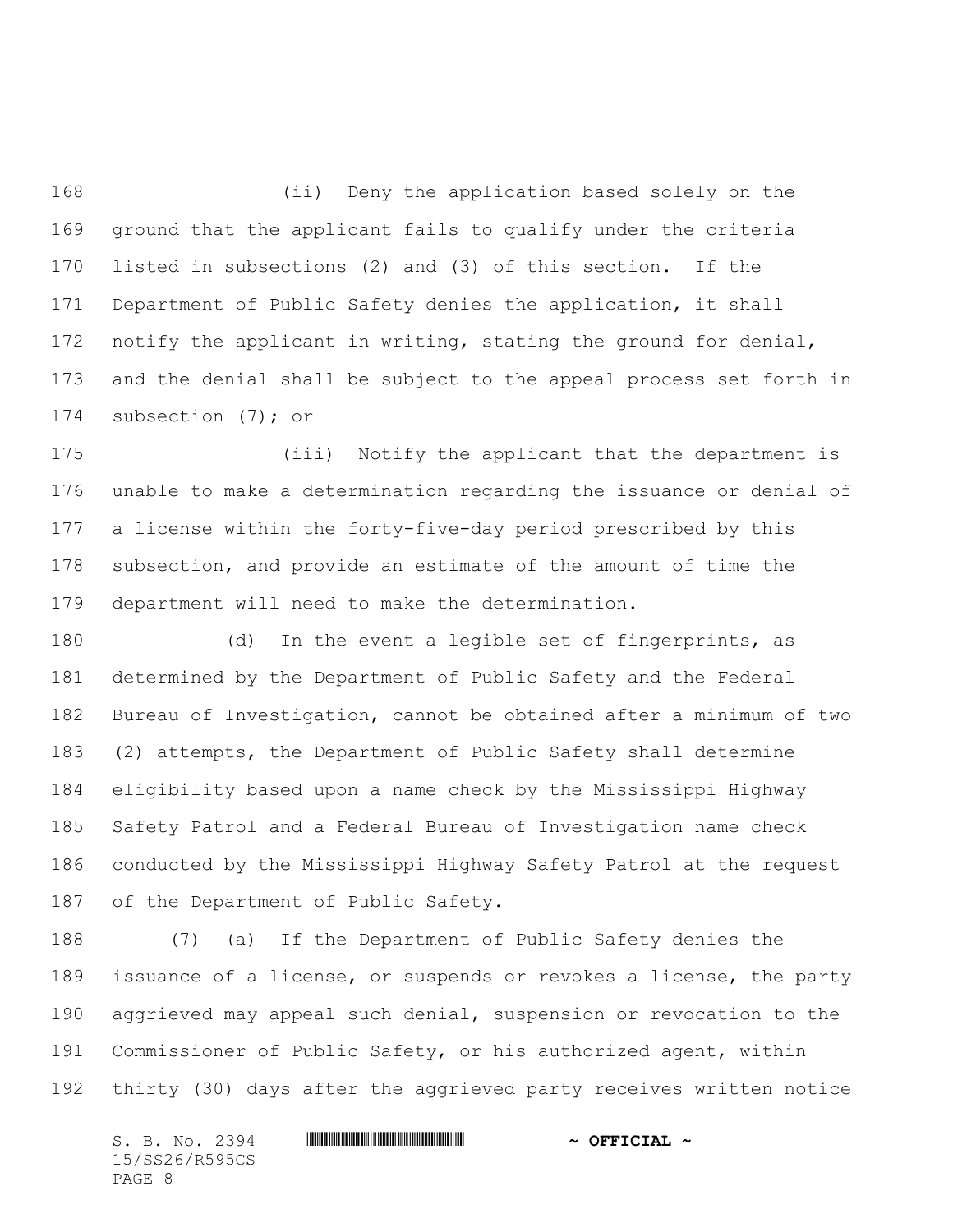of such denial, suspension or revocation. The Commissioner of Public Safety, or his duly authorized agent, shall rule upon such appeal within thirty (30) days after the appeal is filed and failure to rule within this thirty-day period shall constitute sustaining such denial, suspension or revocation. Such review shall be conducted pursuant to such reasonable rules and regulations as the Commissioner of Public Safety may adopt.

 (b) If the revocation, suspension or denial of issuance is sustained by the Commissioner of Public Safety, or his duly authorized agent pursuant to paragraph (a) of this subsection, the aggrieved party may file within ten (10) days after the rendition of such decision a petition in the circuit or county court of his residence for review of such decision. A hearing for review shall be held and shall proceed before the court without a jury upon the record made at the hearing before the Commissioner of Public Safety or his duly authorized agent. No such party shall be allowed to carry a stun gun, concealed pistol or revolver pursuant to the provisions of this section while any such appeal is pending.

 (8) The Department of Public Safety shall maintain an automated listing of license holders and such information shall be available online, upon request, at all times, to all law enforcement agencies through the Mississippi Crime Information Center. However, the records of the department relating to applications for licenses to carry stun guns, concealed pistols or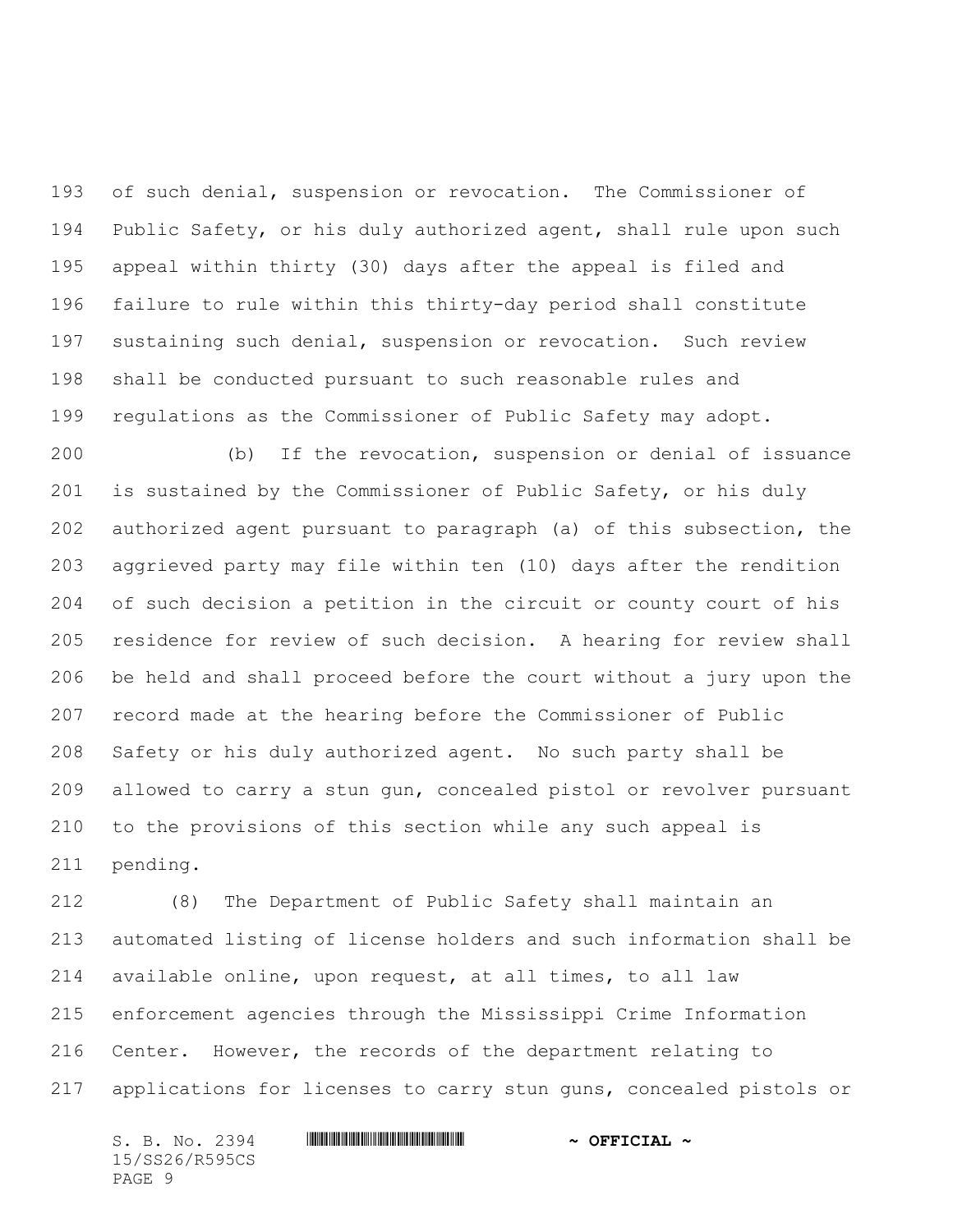revolvers and records relating to license holders shall be exempt from the provisions of the Mississippi Public Records Act of 1983, and shall be released only upon order of a court having proper jurisdiction over a petition for release of the record or records.

 (9) Within thirty (30) days after the changing of a permanent address, or within thirty (30) days after having a license lost or destroyed, the licensee shall notify the Department of Public Safety in writing of such change or loss. Failure to notify the Department of Public Safety pursuant to the provisions of this subsection shall constitute a noncriminal violation with a penalty of Twenty-five Dollars (\$25.00) and shall be enforceable by a summons.

 (10) In the event that a stun gun, concealed pistol or revolver license is lost or destroyed, the person to whom the license was issued shall comply with the provisions of subsection (9) of this section and may obtain a duplicate, or substitute thereof, upon payment of Fifteen Dollars (\$15.00) to the Department of Public Safety, and furnishing a notarized statement to the department that such license has been lost or destroyed. (11) A license issued under this section shall be revoked if the licensee becomes ineligible under the criteria set forth in

subsection (2) of this section.

 (12) (a) No less than ninety (90) days prior to the 241 expiration date of the license, the Department of Public Safety shall mail to each licensee a written notice of the expiration and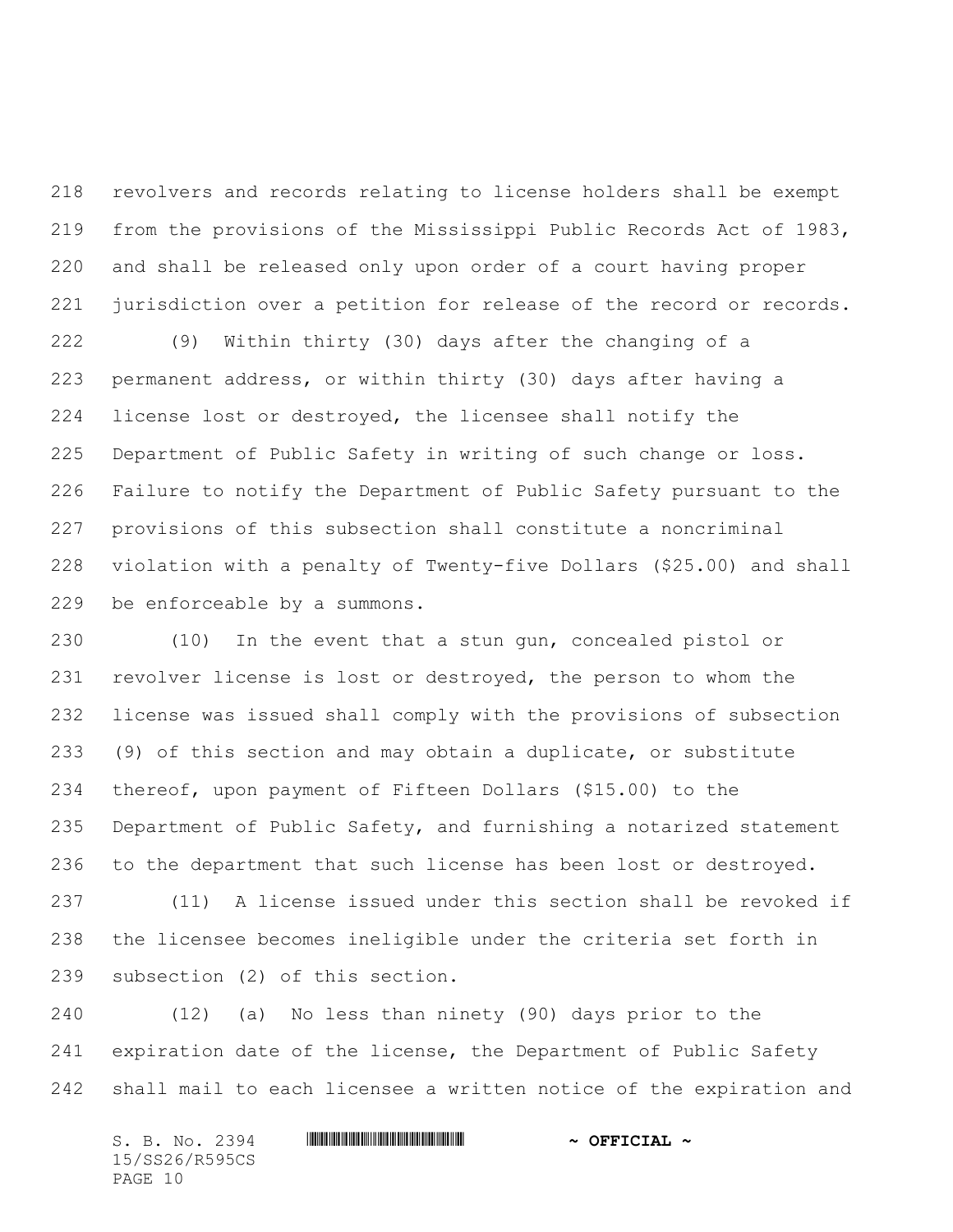a renewal form prescribed by the department. The licensee must renew his license on or before the expiration date by filing with the department the renewal form, a notarized affidavit stating that the licensee remains qualified pursuant to the criteria specified in subsections (2) and (3) of this section, and a full set of fingerprints administered by the Department of Public Safety or the sheriff of the county of residence of the licensee. The first renewal may be processed by mail and the subsequent renewal must be made in person. Thereafter every other renewal may be processed by mail to assure that the applicant must appear in person every ten (10) years for the purpose of obtaining a new photograph.

 (i) Except as provided in this subsection, a renewal fee of **\* \* \*** Forty Dollars (\$40.00) shall also be submitted along with costs for processing the fingerprints; (ii) Honorably retired law enforcement officers **\* \* \***, disabled veterans and active duty members of the Armed Forces of the United States shall be exempt from the renewal fee; and

 (iii) The renewal fee for a Mississippi resident aged sixty-five (65) years of age or older shall be **\* \* \*** Twenty Dollars (\$20.00).

 (b) The Department of Public Safety shall forward the full set of fingerprints of the applicant to the appropriate agencies for state and federal processing. The license shall be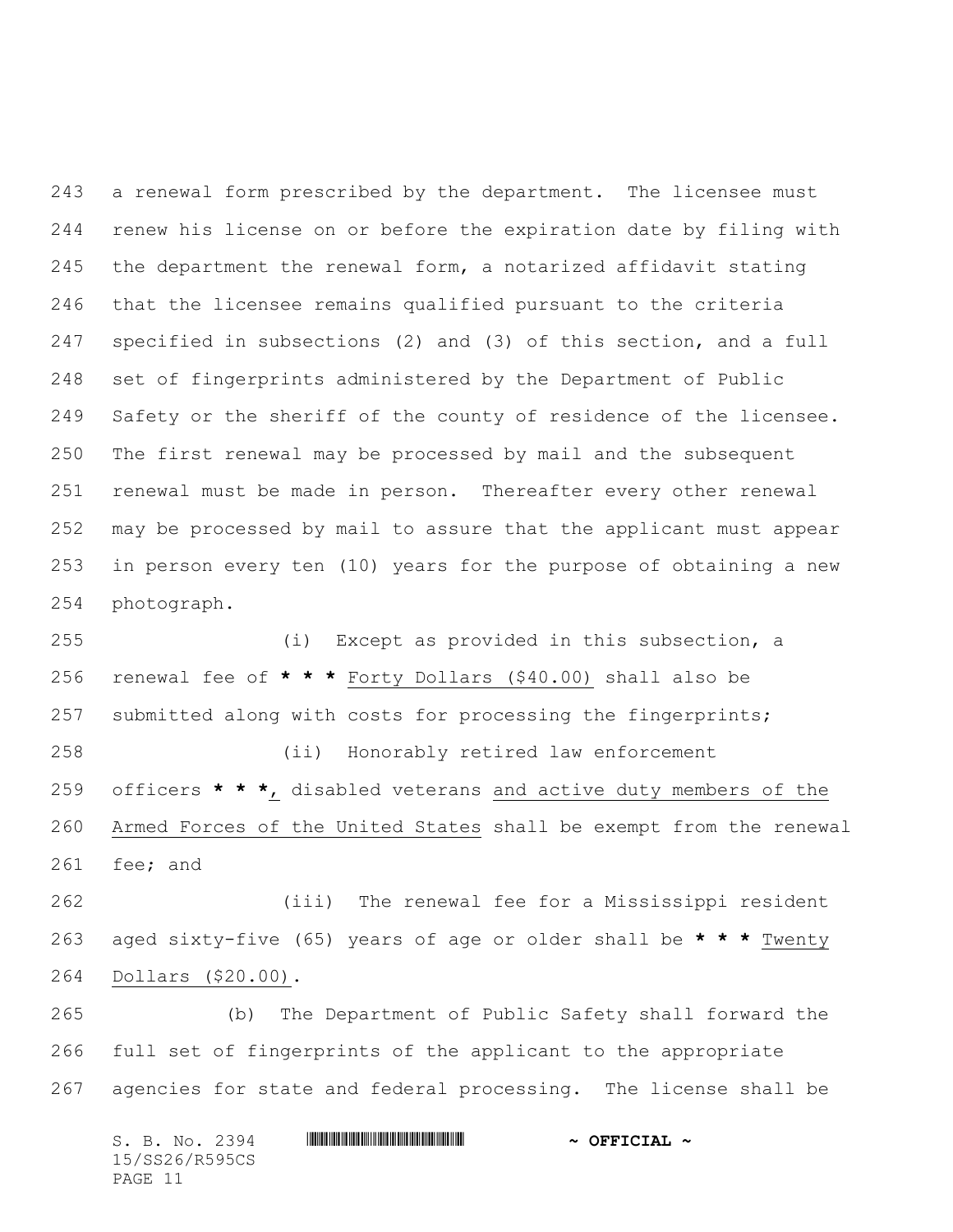renewed upon receipt of the completed renewal application and appropriate payment of fees.

 (c) A licensee who fails to file a renewal application on or before its expiration date must renew his license by paying a late fee of Fifteen Dollars (\$15.00). No license shall be renewed six (6) months or more after its expiration date, and such license shall be deemed to be permanently expired. A person whose license has been permanently expired may reapply for licensure; however, an application for licensure and fees pursuant to subsection (5) of this section must be submitted, and a background investigation shall be conducted pursuant to the provisions of this section.

 (13) No license issued pursuant to this section shall authorize any person to carry a stun gun, concealed pistol or revolver into any place of nuisance as defined in Section 95-3-1, Mississippi Code of 1972; any police, sheriff or highway patrol 284 station; any detention facility, prison or jail; any courthouse; any courtroom, except that nothing in this section shall preclude a judge from carrying a concealed weapon or determining who will carry a concealed weapon in his courtroom; any polling place; any meeting place of the governing body of any governmental entity; 289 any meeting of the Legislature or a committee thereof; any school, college or professional athletic event not related to firearms; any portion of an establishment, licensed to dispense alcoholic beverages for consumption on the premises, that is primarily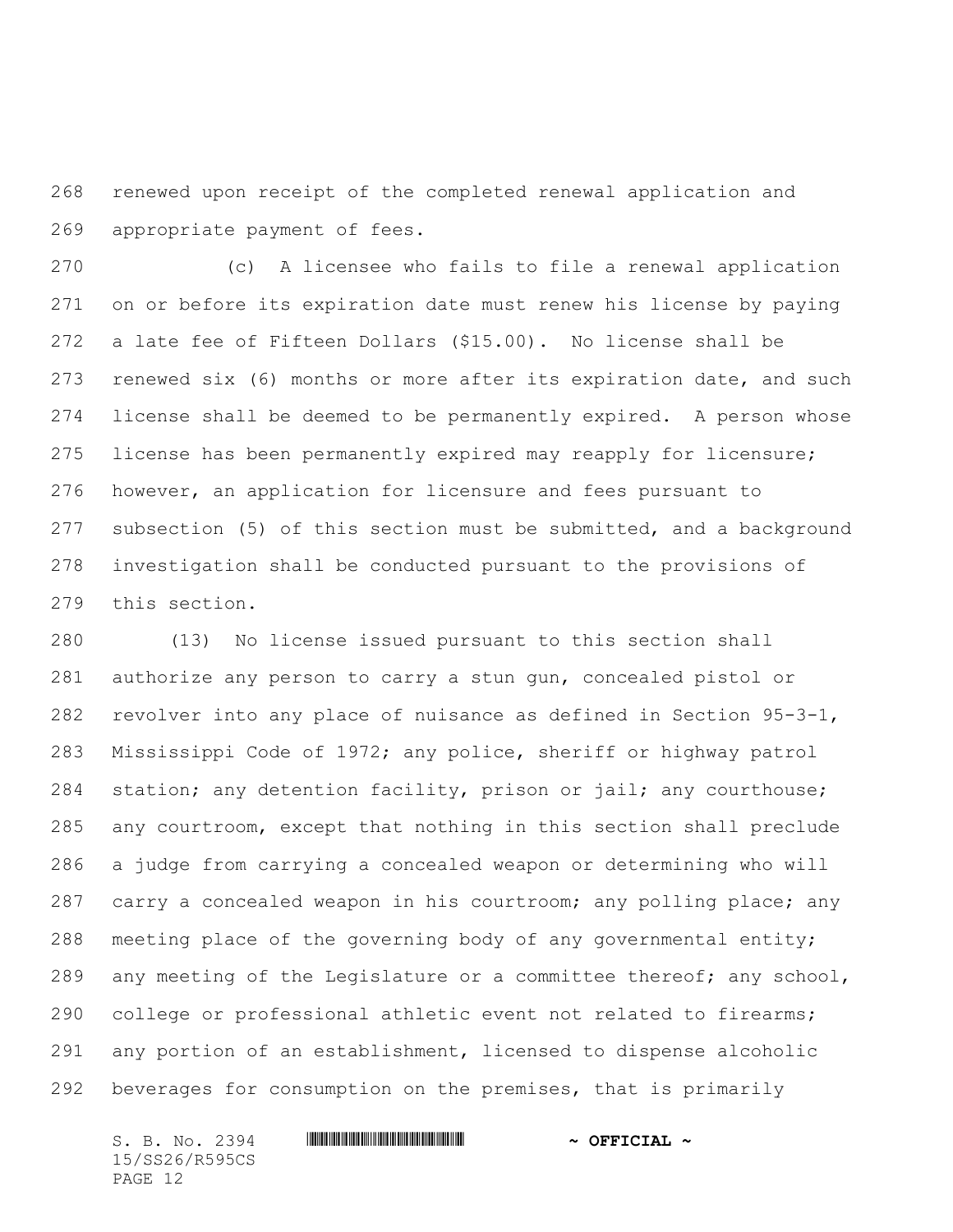devoted to dispensing alcoholic beverages; any portion of an establishment in which beer or light wine is consumed on the premises, that is primarily devoted to such purpose; any elementary or secondary school facility; any junior college, community college, college or university facility unless for the purpose of participating in any authorized firearms-related activity; inside the passenger terminal of any airport, except that no person shall be prohibited from carrying any legal firearm into the terminal if the firearm is encased for shipment, for purposes of checking such firearm as baggage to be lawfully transported on any aircraft; any church or other place of worship; or any place where the carrying of firearms is prohibited by federal law. In addition to the places enumerated in this subsection, the carrying of a stun gun, concealed pistol or revolver may be disallowed in any place in the discretion of the person or entity exercising control over the physical location of such place by the placing of a written notice clearly readable at a distance of not less than ten (10) feet that the "carrying of a pistol or revolver is prohibited." No license issued pursuant to this section shall authorize the participants in a parade or demonstration for which a permit is required to carry a stun gun, concealed pistol or revolver.

 (14) A law enforcement officer as defined in Section 45-6-3, chiefs of police, sheriffs and persons licensed as professional bondsmen pursuant to Chapter 39, Title 83, Mississippi Code of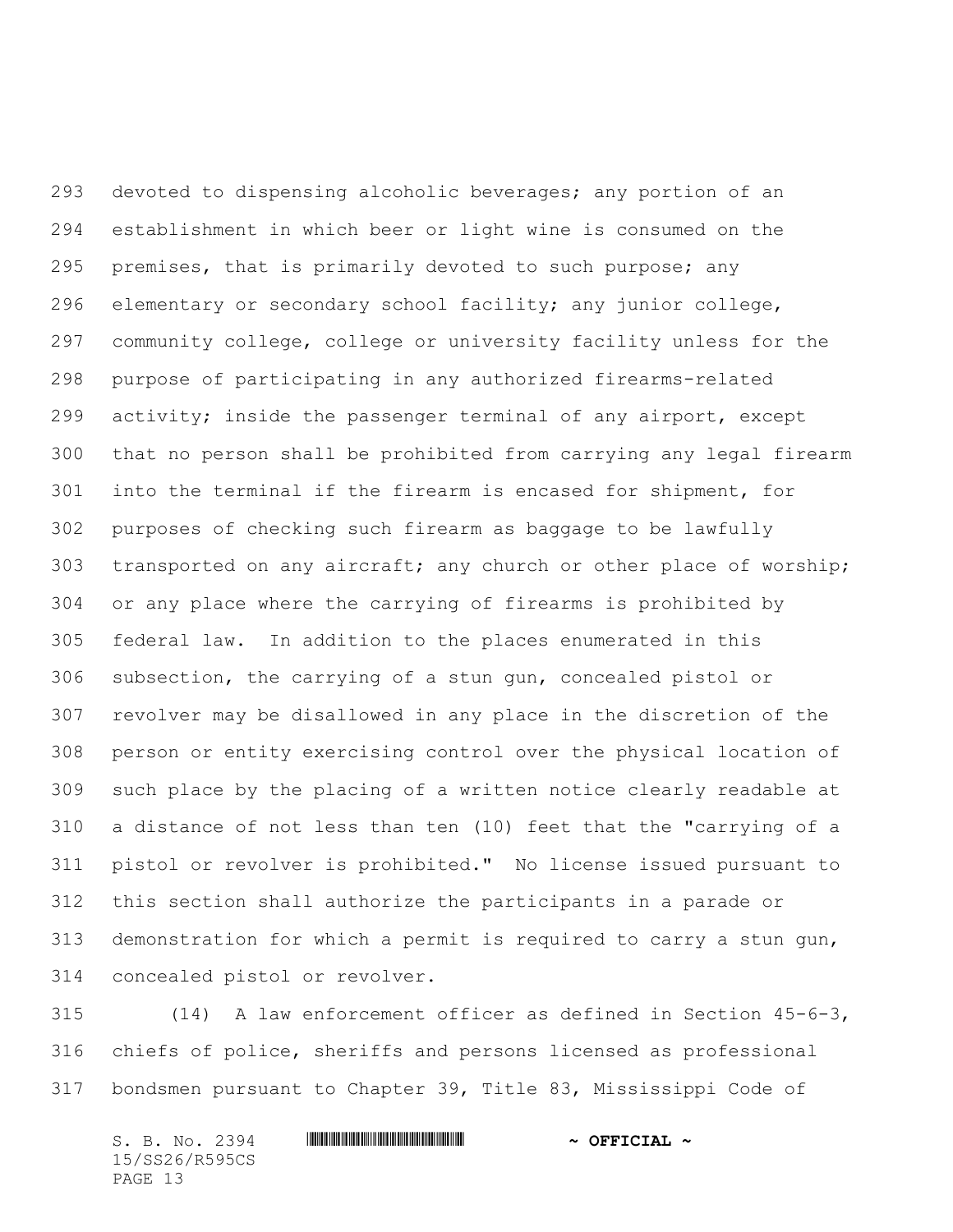1972, shall be exempt from the licensing requirements of this section. The licensing requirements of this section do not apply to the carrying by any person of a stun gun, pistol or revolver, knife, or other deadly weapon that is not concealed as defined in Section 97-37-1.

 (15) Any person who knowingly submits a false answer to any question on an application for a license issued pursuant to this section, or who knowingly submits a false document when applying for a license issued pursuant to this section, shall, upon conviction, be guilty of a misdemeanor and shall be punished as provided in Section 99-19-31, Mississippi Code of 1972.

 (16) All fees collected by the Department of Public Safety pursuant to this section shall be deposited into a special fund hereby created in the State Treasury and shall be used for implementation and administration of this section. After the close of each fiscal year, the balance in this fund shall be certified to the Legislature and then may be used by the Department of Public Safety as directed by the Legislature.

 (17) All funds received by a sheriff or police chief pursuant to the provisions of this section shall be deposited into the general fund of the county or municipality, as appropriate, and shall be budgeted to the sheriff's office or police department as appropriate.

15/SS26/R595CS PAGE 14